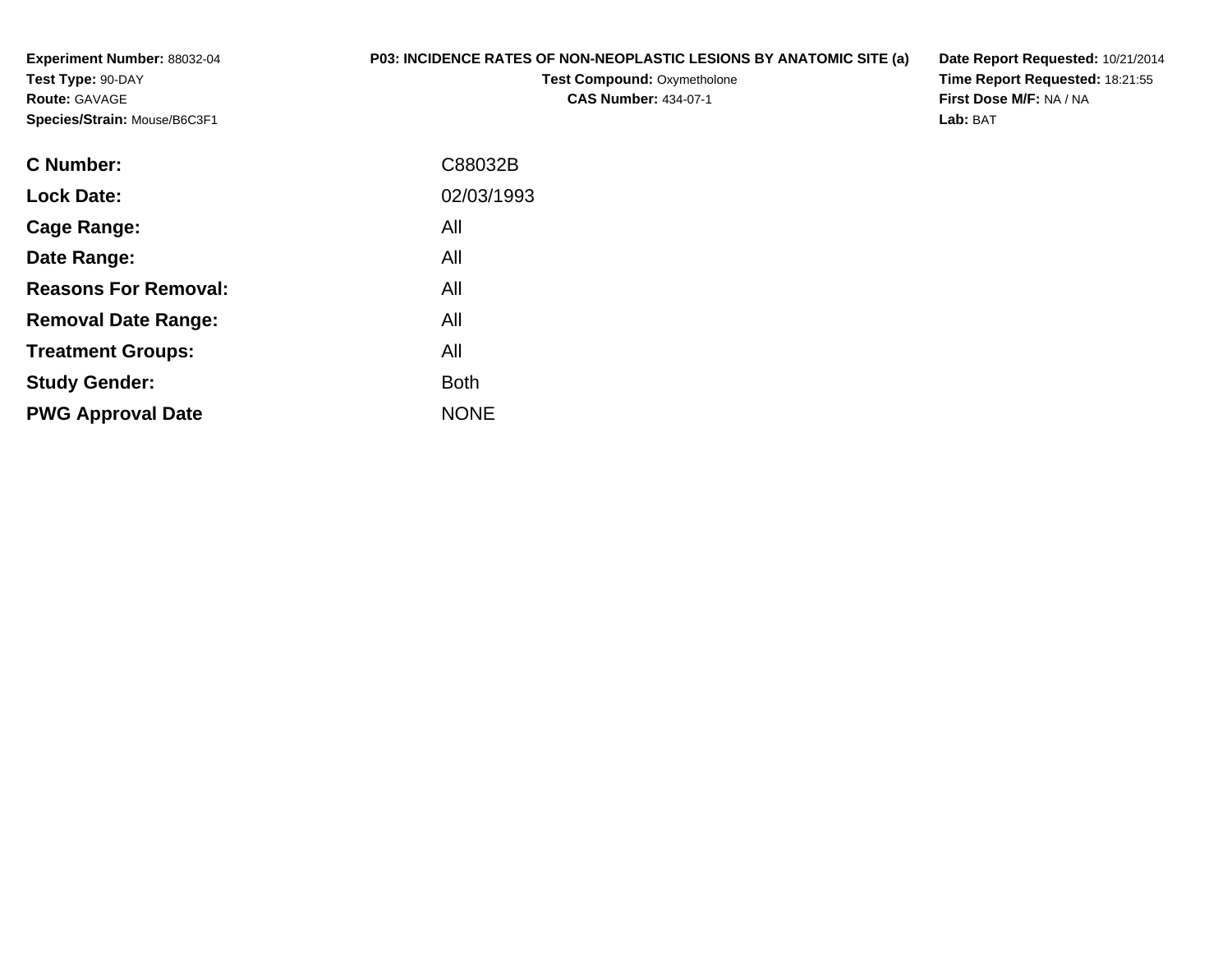| Experiment Number: 88032-04             | P03: INCIDENCE RATES OF NON-NEOPLASTIC LESIONS BY ANATOMIC SITE (a) |                             |                         | Date Report Requested: 10/21/2014 |                                 |                      |  |
|-----------------------------------------|---------------------------------------------------------------------|-----------------------------|-------------------------|-----------------------------------|---------------------------------|----------------------|--|
| Test Type: 90-DAY                       | Test Compound: Oxymetholone                                         |                             |                         |                                   | Time Report Requested: 18:21:55 |                      |  |
| Route: GAVAGE                           |                                                                     | <b>CAS Number: 434-07-1</b> | First Dose M/F: NA / NA |                                   |                                 |                      |  |
| Species/Strain: Mouse/B6C3F1            |                                                                     |                             |                         |                                   | Lab: BAT                        |                      |  |
| <b>B6C3F1 Mouse MALE</b>                | 0 MG/KG                                                             | <b>MG/KG</b><br>160         | <b>MG/KG</b><br>320     | 630<br><b>MG/KG</b>               | <b>MG/KG</b><br>1250            | <b>MG/KG</b><br>2500 |  |
| <b>Disposition Summary</b>              |                                                                     |                             |                         |                                   |                                 |                      |  |
| <b>Animals Initially In Study</b>       | 10                                                                  | 10                          | 10                      | 10                                | 10                              | 10                   |  |
| <b>Early Deaths</b>                     |                                                                     |                             |                         |                                   |                                 |                      |  |
| <b>Survivors</b>                        |                                                                     |                             |                         |                                   |                                 |                      |  |
| <b>Terminal Sacrifice</b>               | 10                                                                  | 10                          | 10                      | 10                                | 10                              | $10$                 |  |
| <b>Animals Examined Microscopically</b> | $10$                                                                |                             |                         |                                   |                                 | 10                   |  |
| <b>ALIMENTARY SYSTEM</b>                |                                                                     |                             |                         |                                   |                                 |                      |  |
| Esophagus                               | (10)                                                                | (0)                         | (0)                     | (0)                               | (0)                             | (10)                 |  |
| Gallbladder                             | (10)                                                                | (0)                         | (0)                     | (0)                               | (0)                             | (10)                 |  |
| Intestine Large, Cecum                  | (10)                                                                | (0)                         | (0)                     | (0)                               | (0)                             | (10)                 |  |
| Intestine Large, Colon                  | (10)                                                                | (0)                         | (0)                     | (0)                               | (0)                             | (10)                 |  |
| Intestine Large, Rectum                 | (10)                                                                | (0)                         | (0)                     | (0)                               | (0)                             | (10)                 |  |
| Intestine Small, Duodenum               | (10)                                                                | (0)                         | (0)                     | (0)                               | (0)                             | (10)                 |  |
| Intestine Small, Ileum                  | (10)                                                                | (0)                         | (0)                     | (0)                               | (0)                             | (10)                 |  |
| Intestine Small, Jejunum                | (10)                                                                | (0)                         | (0)                     | (0)                               | (0)                             | (10)                 |  |
| Liver                                   | (10)                                                                | (0)                         | (0)                     | (0)                               | (0)                             | (10)                 |  |
| Pancreas                                | (10)                                                                | (0)                         | (0)                     | (0)                               | (0)                             | (10)                 |  |
| Salivary Glands                         | (10)                                                                | (0)                         | (0)                     | (0)                               | (0)                             | (10)                 |  |
| Stomach, Forestomach                    | (10)                                                                | (0)                         | (0)                     | (0)                               | (0)                             | (10)                 |  |
| Epithelium, Hyperplasia, Focal          |                                                                     |                             |                         |                                   |                                 | 1 (10%)              |  |
| Stomach, Glandular                      | (10)                                                                | (0)                         | (0)                     | (0)                               | (0)                             | (10)                 |  |
| Epithelium, Mineralization              |                                                                     |                             |                         |                                   |                                 | 2(20%)               |  |
| CARDIOVASCULAR SYSTEM                   |                                                                     |                             |                         |                                   |                                 |                      |  |
| <b>Blood Vessel</b>                     | (10)                                                                | (0)                         | (0)                     | (0)                               | (0)                             | (10)                 |  |
| Heart                                   | (10)                                                                | (0)                         | (0)                     | (0)                               | (0)                             | (10)                 |  |
| <b>ENDOCRINE SYSTEM</b>                 |                                                                     |                             |                         |                                   |                                 |                      |  |
| <b>Adrenal Cortex</b>                   | (10)                                                                | (0)                         | (0)                     | (0)                               | (0)                             | (10)                 |  |
| Adrenal Medulla                         | (10)                                                                | (0)                         | (0)                     | (0)                               | (0)                             | (10)                 |  |
|                                         |                                                                     |                             |                         |                                   |                                 |                      |  |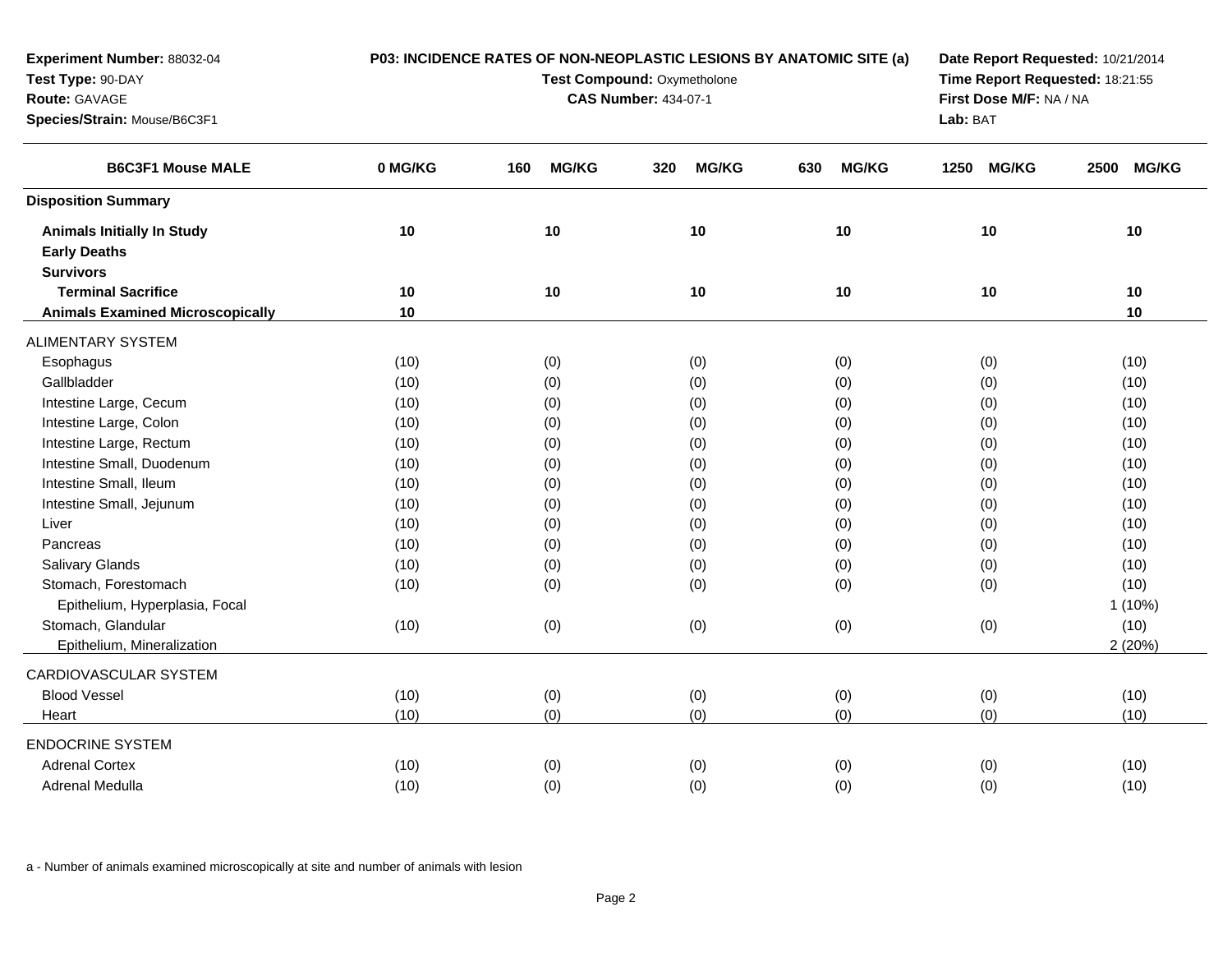| Experiment Number: 88032-04<br>Test Type: 90-DAY<br>Route: GAVAGE<br>Species/Strain: Mouse/B6C3F1 |         | P03: INCIDENCE RATES OF NON-NEOPLASTIC LESIONS BY ANATOMIC SITE (a)<br>Test Compound: Oxymetholone<br><b>CAS Number: 434-07-1</b> |                     |                     | Date Report Requested: 10/21/2014<br>Time Report Requested: 18:21:55<br>First Dose M/F: NA / NA<br>Lab: BAT |                      |
|---------------------------------------------------------------------------------------------------|---------|-----------------------------------------------------------------------------------------------------------------------------------|---------------------|---------------------|-------------------------------------------------------------------------------------------------------------|----------------------|
| <b>B6C3F1 Mouse MALE</b>                                                                          | 0 MG/KG | <b>MG/KG</b><br>160                                                                                                               | 320<br><b>MG/KG</b> | <b>MG/KG</b><br>630 | <b>MG/KG</b><br>1250                                                                                        | 2500<br><b>MG/KG</b> |
| Islets, Pancreatic                                                                                | (10)    | (0)                                                                                                                               | (0)                 | (0)                 | (0)                                                                                                         | (10)                 |
| Parathyroid Gland                                                                                 | (9)     | (0)                                                                                                                               | (0)                 | (0)                 | (0)                                                                                                         | (5)                  |
| <b>Pituitary Gland</b>                                                                            | (8)     | (0)                                                                                                                               | (0)                 | (0)                 | (0)                                                                                                         | (10)                 |
| <b>Thyroid Gland</b>                                                                              | (10)    | (0)                                                                                                                               | (0)                 | (0)                 | (0)                                                                                                         | (10)                 |
| <b>GENERAL BODY SYSTEM</b><br>None                                                                |         |                                                                                                                                   |                     |                     |                                                                                                             |                      |
| <b>GENITAL SYSTEM</b>                                                                             |         |                                                                                                                                   |                     |                     |                                                                                                             |                      |
| Epididymis                                                                                        | (10)    | (0)                                                                                                                               | (0)                 | (0)                 | (0)                                                                                                         | (10)                 |
| <b>Preputial Gland</b>                                                                            | (10)    | (0)                                                                                                                               | (0)                 | (0)                 | (0)                                                                                                         | (10)                 |
| Prostate                                                                                          | (10)    | (0)                                                                                                                               | (0)                 | (0)                 | (0)                                                                                                         | (10)                 |
| <b>Seminal Vesicle</b>                                                                            | (10)    | (0)                                                                                                                               | (0)                 | (0)                 | (0)                                                                                                         | (10)                 |
| <b>Testes</b>                                                                                     | (10)    | (0)                                                                                                                               | (0)                 | (0)                 | (0)                                                                                                         | (10)                 |
| <b>HEMATOPOIETIC SYSTEM</b>                                                                       |         |                                                                                                                                   |                     |                     |                                                                                                             |                      |
| <b>Bone Marrow</b>                                                                                | (10)    | (0)                                                                                                                               | (0)                 | (0)                 | (0)                                                                                                         | (10)                 |
| Lymph Node, Mandibular                                                                            | (10)    | (0)                                                                                                                               | (0)                 | (0)                 | (0)                                                                                                         | (10)                 |
| Lymph Node, Mesenteric                                                                            | (9)     | (0)                                                                                                                               | (0)                 | (0)                 | (0)                                                                                                         | (10)                 |
| Spleen                                                                                            | (10)    | (0)                                                                                                                               | (0)                 | (0)                 | (0)                                                                                                         | (10)                 |
| Thymus                                                                                            | (10)    | (0)                                                                                                                               | (0)                 | (0)                 | (0)                                                                                                         | (9)                  |
| <b>INTEGUMENTARY SYSTEM</b>                                                                       |         |                                                                                                                                   |                     |                     |                                                                                                             |                      |
| Skin                                                                                              | (10)    | (0)                                                                                                                               | (0)                 | (0)                 | (0)                                                                                                         | (10)                 |
| MUSCULOSKELETAL SYSTEM                                                                            |         |                                                                                                                                   |                     |                     |                                                                                                             |                      |
| Bone                                                                                              | (10)    | (0)                                                                                                                               | (0)                 | (0)                 | (0)                                                                                                         | (10)                 |
| NERVOUS SYSTEM                                                                                    |         |                                                                                                                                   |                     |                     |                                                                                                             |                      |
| <b>Brain</b>                                                                                      | (10)    | (0)                                                                                                                               | (0)                 | (0)                 | (0)                                                                                                         | (10)                 |
| <b>RESPIRATORY SYSTEM</b>                                                                         |         |                                                                                                                                   |                     |                     |                                                                                                             |                      |
| Lung                                                                                              | (10)    | (0)                                                                                                                               | (0)                 | (0)                 | (0)                                                                                                         | (10)                 |
| Nose                                                                                              | (10)    | (0)                                                                                                                               | (0)                 | (0)                 | (0)                                                                                                         | (10)                 |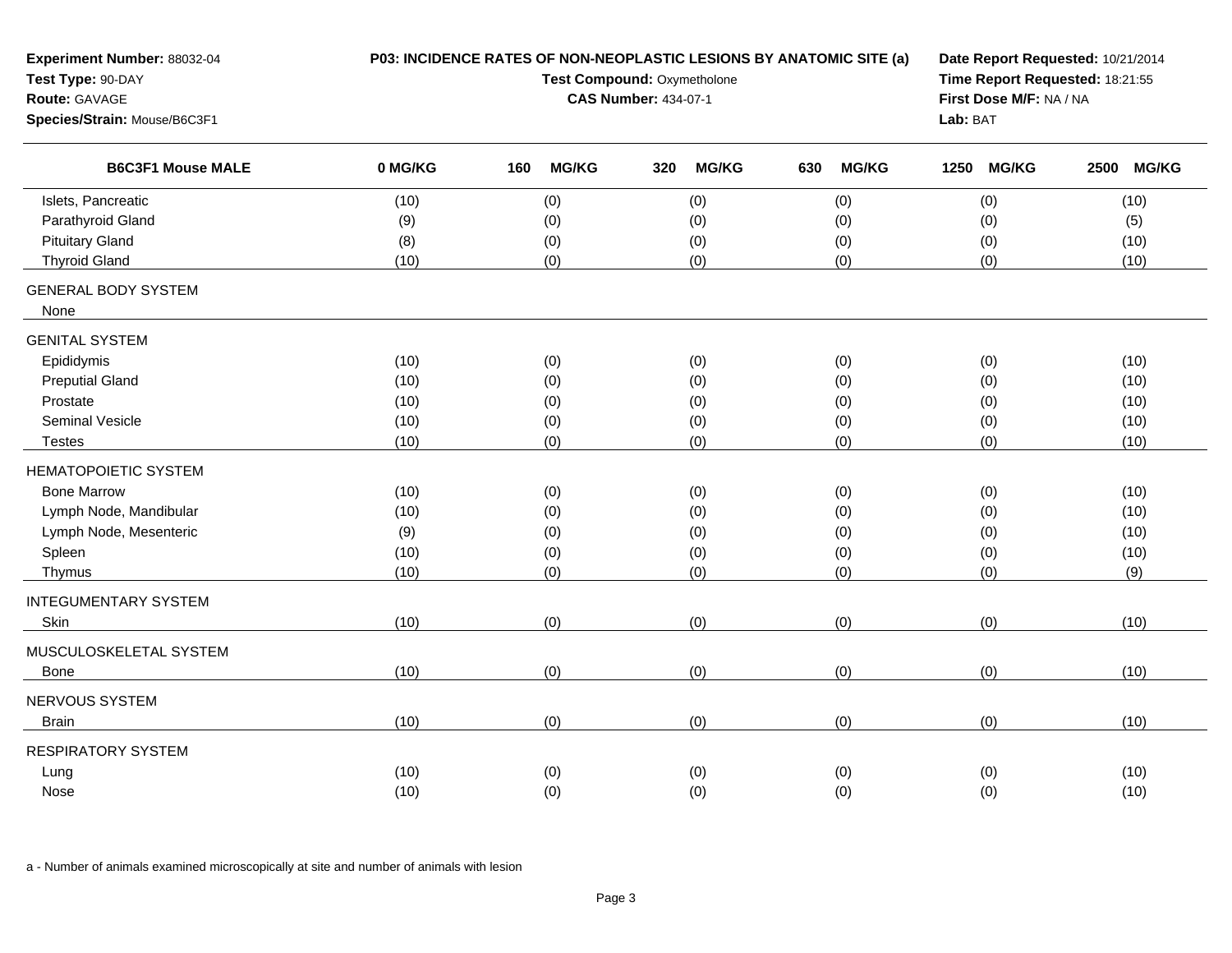| Experiment Number: 88032-04<br>Test Type: 90-DAY<br><b>Route: GAVAGE</b><br>Species/Strain: Mouse/B6C3F1 | P03: INCIDENCE RATES OF NON-NEOPLASTIC LESIONS BY ANATOMIC SITE (a) | Date Report Requested: 10/21/2014<br>Time Report Requested: 18:21:55<br>First Dose M/F: NA / NA<br>Lab: BAT |                     |                     |                      |                      |
|----------------------------------------------------------------------------------------------------------|---------------------------------------------------------------------|-------------------------------------------------------------------------------------------------------------|---------------------|---------------------|----------------------|----------------------|
| <b>B6C3F1 Mouse MALE</b>                                                                                 | 0 MG/KG                                                             | <b>MG/KG</b><br>160                                                                                         | <b>MG/KG</b><br>320 | 630<br><b>MG/KG</b> | <b>MG/KG</b><br>1250 | <b>MG/KG</b><br>2500 |
| Trachea                                                                                                  | (10)                                                                | (0)                                                                                                         | (0)                 | (0)                 | (0)                  | (10)                 |
| SPECIAL SENSES SYSTEM<br>None                                                                            |                                                                     |                                                                                                             |                     |                     |                      |                      |
| <b>URINARY SYSTEM</b>                                                                                    |                                                                     |                                                                                                             |                     |                     |                      |                      |
| Kidney                                                                                                   | (10)                                                                | (0)                                                                                                         | (0)                 | (0)                 | (0)                  | (10)                 |
| Urinary Bladder                                                                                          | (10)                                                                | (0)                                                                                                         | (0)                 | (0)                 | (0)                  | (10)                 |

\*\*\*END OF MALE DATA\*\*\*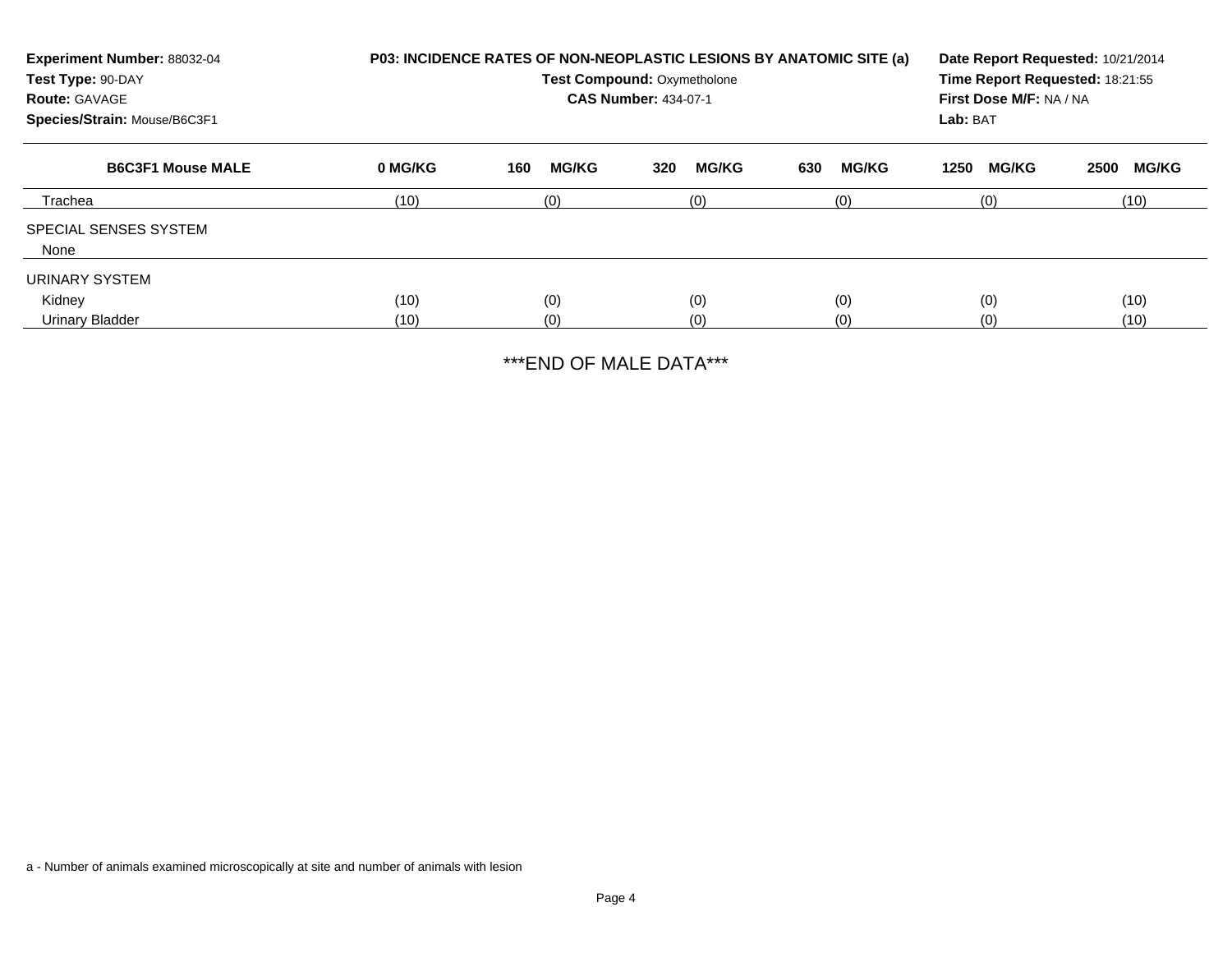| <b>Experiment Number: 88032-04</b><br>Test Type: 90-DAY<br>Route: GAVAGE<br>Species/Strain: Mouse/B6C3F1 |           | P03: INCIDENCE RATES OF NON-NEOPLASTIC LESIONS BY ANATOMIC SITE (a) | Test Compound: Oxymetholone<br><b>CAS Number: 434-07-1</b> |                     | Date Report Requested: 10/21/2014<br>Time Report Requested: 18:21:55<br>First Dose M/F: NA / NA<br>Lab: BAT |                      |
|----------------------------------------------------------------------------------------------------------|-----------|---------------------------------------------------------------------|------------------------------------------------------------|---------------------|-------------------------------------------------------------------------------------------------------------|----------------------|
| <b>B6C3F1 Mouse FEMALE</b>                                                                               | 0 MG/KG   | <b>MG/KG</b><br>160                                                 | <b>MG/KG</b><br>320                                        | <b>MG/KG</b><br>630 | <b>MG/KG</b><br>1250                                                                                        | 2500<br><b>MG/KG</b> |
| <b>Disposition Summary</b>                                                                               |           |                                                                     |                                                            |                     |                                                                                                             |                      |
| <b>Animals Initially In Study</b>                                                                        | 10        | 10                                                                  | 10                                                         | 10                  | 10                                                                                                          | 10                   |
| <b>Early Deaths</b>                                                                                      |           |                                                                     |                                                            |                     |                                                                                                             |                      |
| <b>Survivors</b>                                                                                         |           |                                                                     |                                                            |                     |                                                                                                             |                      |
| <b>Terminal Sacrifice</b>                                                                                | 10        | 10                                                                  | 10                                                         | 10                  | 10                                                                                                          | 10                   |
| <b>Animals Examined Microscopically</b>                                                                  | 10        | 10                                                                  | 10                                                         | 10                  | 10                                                                                                          | 10                   |
| <b>ALIMENTARY SYSTEM</b>                                                                                 |           |                                                                     |                                                            |                     |                                                                                                             |                      |
| Esophagus                                                                                                | (10)      | (0)                                                                 | (0)                                                        | (0)                 | (0)                                                                                                         | (10)                 |
| Gallbladder                                                                                              | (10)      | (0)                                                                 | (0)                                                        | (0)                 | (0)                                                                                                         | (10)                 |
| Intestine Large, Cecum                                                                                   | (10)      | (0)                                                                 | (0)                                                        | (0)                 | (0)                                                                                                         | (10)                 |
| Intestine Large, Colon                                                                                   | (10)      | (0)                                                                 | (0)                                                        | (0)                 | (0)                                                                                                         | (10)                 |
| Intestine Large, Rectum                                                                                  | (10)      | (0)                                                                 | (0)                                                        | (0)                 | (0)                                                                                                         | (10)                 |
| Intestine Small, Duodenum                                                                                | (10)      | (0)                                                                 | (0)                                                        | (0)                 | (0)                                                                                                         | (10)                 |
| Intestine Small, Ileum                                                                                   | (10)      | (0)                                                                 | (0)                                                        | (0)                 | (0)                                                                                                         | (10)                 |
| Intestine Small, Jejunum                                                                                 | (10)      | (0)                                                                 | (0)                                                        | (0)                 | (0)                                                                                                         | (10)                 |
| Liver                                                                                                    | (10)      | (0)                                                                 | (0)                                                        | (0)                 | (0)                                                                                                         | (10)                 |
| Pancreas                                                                                                 | (10)      | (0)                                                                 | (0)                                                        | (0)                 | (0)                                                                                                         | (10)                 |
| <b>Salivary Glands</b>                                                                                   | (10)      | (10)                                                                | (10)                                                       | (10)                | (10)                                                                                                        | (10)                 |
| Parotid GI, Atrophy                                                                                      |           |                                                                     |                                                            |                     | 4 (40%)                                                                                                     | 9(90%)               |
| Submandibul GI, Cytoplasmic Alteration                                                                   |           | 10 (100%)                                                           | 10 (100%)                                                  | 10 (100%)           | 10 (100%)                                                                                                   | 10 (100%)            |
| Stomach, Forestomach                                                                                     | (10)      | (0)                                                                 | (0)                                                        | (0)                 | (0)                                                                                                         | (10)                 |
| Stomach, Glandular                                                                                       | (10)      | (0)                                                                 | (0)                                                        | (0)                 | (0)                                                                                                         | (10)                 |
| Epithelium, Mineralization                                                                               | $1(10\%)$ |                                                                     |                                                            |                     |                                                                                                             |                      |
| CARDIOVASCULAR SYSTEM                                                                                    |           |                                                                     |                                                            |                     |                                                                                                             |                      |
| <b>Blood Vessel</b>                                                                                      | (10)      | (0)                                                                 | (0)                                                        | (0)                 | (0)                                                                                                         | (10)                 |
| Heart                                                                                                    | (10)      | (0)                                                                 | (0)                                                        | (0)                 | (0)                                                                                                         | (10)                 |
| <b>ENDOCRINE SYSTEM</b>                                                                                  |           |                                                                     |                                                            |                     |                                                                                                             |                      |
| <b>Adrenal Cortex</b>                                                                                    | (10)      | (0)                                                                 | (0)                                                        | (0)                 | (0)                                                                                                         | (10)                 |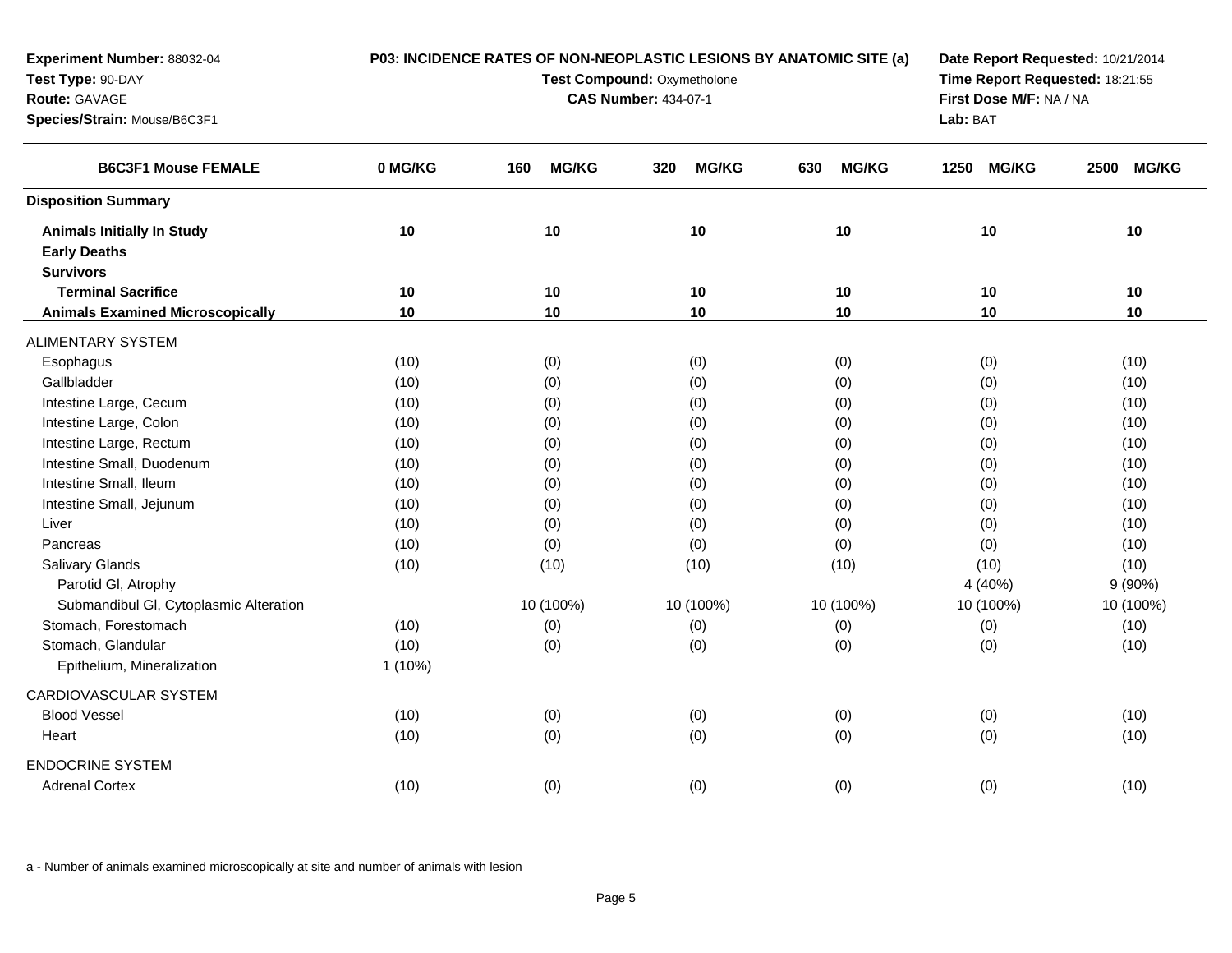| 0 MG/KG<br><b>MG/KG</b><br><b>MG/KG</b><br><b>MG/KG</b><br><b>MG/KG</b><br><b>MG/KG</b><br><b>B6C3F1 Mouse FEMALE</b><br>160<br>320<br>630<br>1250<br>2500<br>Adrenal Medulla<br>(10)<br>(0)<br>(0)<br>(0)<br>(0)<br>(10)<br>Islets, Pancreatic<br>(10)<br>(0)<br>(0)<br>(0)<br>(10)<br>(0)<br>Parathyroid Gland<br>(9)<br>(0)<br>(0)<br>(0)<br>(0)<br>(10)<br>Cyst<br>$1(11\%)$<br><b>Pituitary Gland</b><br>(10)<br>(0)<br>(0)<br>(0)<br>(0)<br>(9)<br><b>Thyroid Gland</b><br>(0)<br>(0)<br>(10)<br>(0)<br>(0)<br>(10)<br><b>GENERAL BODY SYSTEM</b><br>None<br><b>GENITAL SYSTEM</b><br>(10)<br><b>Clitoral Gland</b><br>(9)<br>(10)<br>(10)<br>(10)<br>(10)<br>10 (100%)<br>10 (100%)<br>10 (100%)<br>10 (100%)<br>10 (100%)<br>Hyperplasia<br>(10)<br>(10)<br>(10)<br>(10)<br>(10)<br>(10)<br>Ovary<br>7 (70%)<br>10 (100%)<br>10 (100%)<br>Corpus Luteum, Atrophy<br>10 (100%)<br>Interstit Cell, Atrophy<br>10 (100%)<br>10 (100%)<br>10 (100%)<br>10 (100%)<br>(10)<br>(0)<br>(0)<br>(0)<br>(0)<br>(10)<br>Uterus<br><b>HEMATOPOIETIC SYSTEM</b><br><b>Bone Marrow</b><br>(10)<br>(0)<br>(0)<br>(0)<br>(0)<br>(10)<br>Lymph Node, Mandibular<br>(0)<br>(0)<br>(9)<br>(0)<br>(0)<br>(9) |
|-------------------------------------------------------------------------------------------------------------------------------------------------------------------------------------------------------------------------------------------------------------------------------------------------------------------------------------------------------------------------------------------------------------------------------------------------------------------------------------------------------------------------------------------------------------------------------------------------------------------------------------------------------------------------------------------------------------------------------------------------------------------------------------------------------------------------------------------------------------------------------------------------------------------------------------------------------------------------------------------------------------------------------------------------------------------------------------------------------------------------------------------------------------------------------------------------|
|                                                                                                                                                                                                                                                                                                                                                                                                                                                                                                                                                                                                                                                                                                                                                                                                                                                                                                                                                                                                                                                                                                                                                                                                 |
|                                                                                                                                                                                                                                                                                                                                                                                                                                                                                                                                                                                                                                                                                                                                                                                                                                                                                                                                                                                                                                                                                                                                                                                                 |
|                                                                                                                                                                                                                                                                                                                                                                                                                                                                                                                                                                                                                                                                                                                                                                                                                                                                                                                                                                                                                                                                                                                                                                                                 |
|                                                                                                                                                                                                                                                                                                                                                                                                                                                                                                                                                                                                                                                                                                                                                                                                                                                                                                                                                                                                                                                                                                                                                                                                 |
|                                                                                                                                                                                                                                                                                                                                                                                                                                                                                                                                                                                                                                                                                                                                                                                                                                                                                                                                                                                                                                                                                                                                                                                                 |
|                                                                                                                                                                                                                                                                                                                                                                                                                                                                                                                                                                                                                                                                                                                                                                                                                                                                                                                                                                                                                                                                                                                                                                                                 |
|                                                                                                                                                                                                                                                                                                                                                                                                                                                                                                                                                                                                                                                                                                                                                                                                                                                                                                                                                                                                                                                                                                                                                                                                 |
|                                                                                                                                                                                                                                                                                                                                                                                                                                                                                                                                                                                                                                                                                                                                                                                                                                                                                                                                                                                                                                                                                                                                                                                                 |
|                                                                                                                                                                                                                                                                                                                                                                                                                                                                                                                                                                                                                                                                                                                                                                                                                                                                                                                                                                                                                                                                                                                                                                                                 |
|                                                                                                                                                                                                                                                                                                                                                                                                                                                                                                                                                                                                                                                                                                                                                                                                                                                                                                                                                                                                                                                                                                                                                                                                 |
|                                                                                                                                                                                                                                                                                                                                                                                                                                                                                                                                                                                                                                                                                                                                                                                                                                                                                                                                                                                                                                                                                                                                                                                                 |
|                                                                                                                                                                                                                                                                                                                                                                                                                                                                                                                                                                                                                                                                                                                                                                                                                                                                                                                                                                                                                                                                                                                                                                                                 |
|                                                                                                                                                                                                                                                                                                                                                                                                                                                                                                                                                                                                                                                                                                                                                                                                                                                                                                                                                                                                                                                                                                                                                                                                 |
|                                                                                                                                                                                                                                                                                                                                                                                                                                                                                                                                                                                                                                                                                                                                                                                                                                                                                                                                                                                                                                                                                                                                                                                                 |
|                                                                                                                                                                                                                                                                                                                                                                                                                                                                                                                                                                                                                                                                                                                                                                                                                                                                                                                                                                                                                                                                                                                                                                                                 |
|                                                                                                                                                                                                                                                                                                                                                                                                                                                                                                                                                                                                                                                                                                                                                                                                                                                                                                                                                                                                                                                                                                                                                                                                 |
|                                                                                                                                                                                                                                                                                                                                                                                                                                                                                                                                                                                                                                                                                                                                                                                                                                                                                                                                                                                                                                                                                                                                                                                                 |
|                                                                                                                                                                                                                                                                                                                                                                                                                                                                                                                                                                                                                                                                                                                                                                                                                                                                                                                                                                                                                                                                                                                                                                                                 |
| Lymph Node, Mesenteric<br>(0)<br>(0)<br>(10)<br>(0)<br>(0)<br>(10)                                                                                                                                                                                                                                                                                                                                                                                                                                                                                                                                                                                                                                                                                                                                                                                                                                                                                                                                                                                                                                                                                                                              |
| Spleen<br>(0)<br>(0)<br>(10)<br>(10)<br>(0)<br>(0)                                                                                                                                                                                                                                                                                                                                                                                                                                                                                                                                                                                                                                                                                                                                                                                                                                                                                                                                                                                                                                                                                                                                              |
| (10)<br>(0)<br>(0)<br>(0)<br>(0)<br>(10)<br>Thymus                                                                                                                                                                                                                                                                                                                                                                                                                                                                                                                                                                                                                                                                                                                                                                                                                                                                                                                                                                                                                                                                                                                                              |
| <b>INTEGUMENTARY SYSTEM</b>                                                                                                                                                                                                                                                                                                                                                                                                                                                                                                                                                                                                                                                                                                                                                                                                                                                                                                                                                                                                                                                                                                                                                                     |
| (10)<br>(0)<br>(0)<br>(0)<br>(0)<br>(10)<br>Mammary Gland                                                                                                                                                                                                                                                                                                                                                                                                                                                                                                                                                                                                                                                                                                                                                                                                                                                                                                                                                                                                                                                                                                                                       |
| (0)<br>(10)<br>(0)<br>(0)<br>(0)<br>(10)<br>Skin                                                                                                                                                                                                                                                                                                                                                                                                                                                                                                                                                                                                                                                                                                                                                                                                                                                                                                                                                                                                                                                                                                                                                |
| MUSCULOSKELETAL SYSTEM                                                                                                                                                                                                                                                                                                                                                                                                                                                                                                                                                                                                                                                                                                                                                                                                                                                                                                                                                                                                                                                                                                                                                                          |
| (0)<br>(10)<br>(0)<br>(0)<br>(0)<br>(10)<br><b>Bone</b>                                                                                                                                                                                                                                                                                                                                                                                                                                                                                                                                                                                                                                                                                                                                                                                                                                                                                                                                                                                                                                                                                                                                         |

NERVOUS SYSTEM